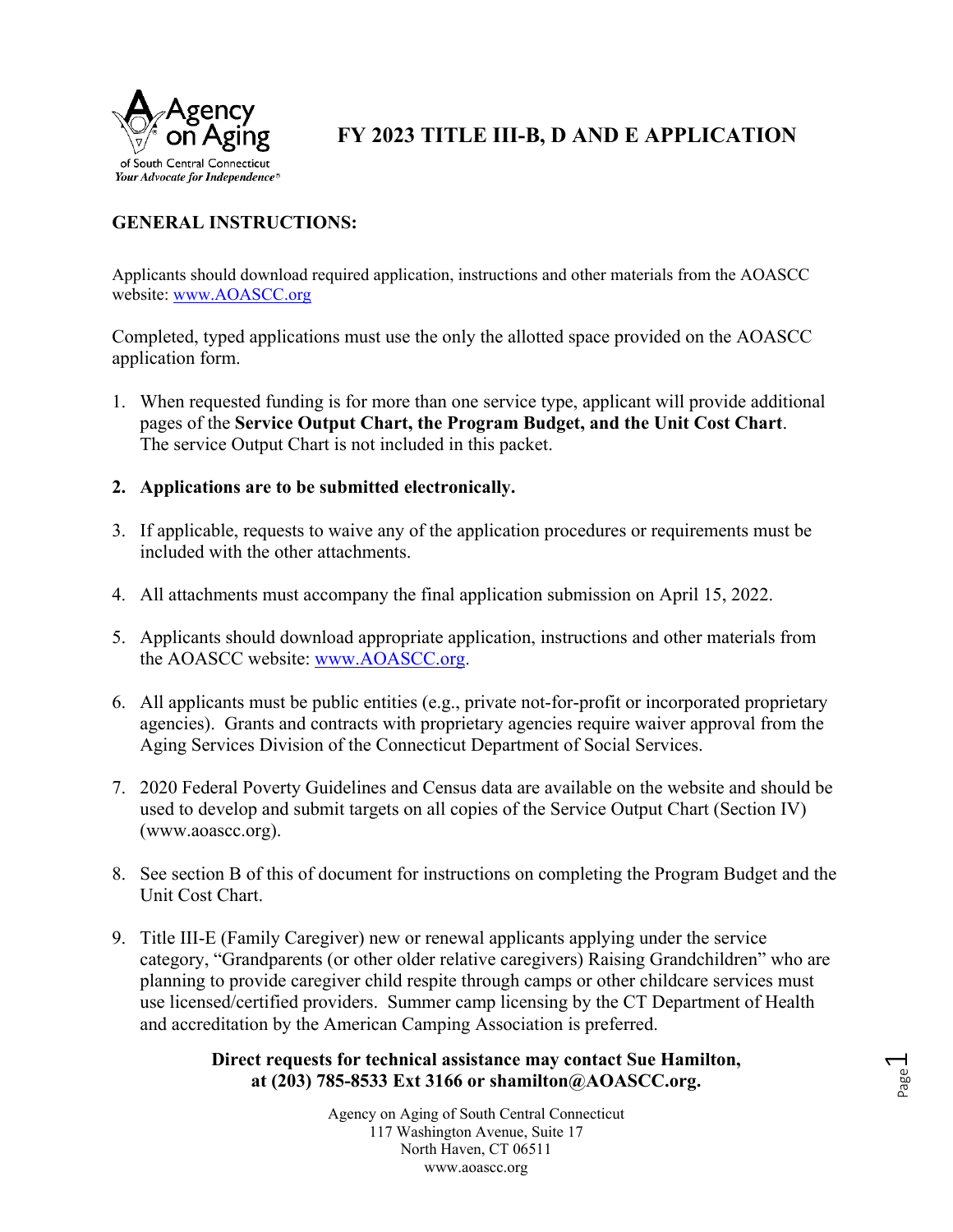### **B. INSTRUCTIONS FOR COMPLETING THE PROGRAM BUDGET**

The budget reflects **total cash and in-kind costs** incurred to operate the program for which funding is requested, and shows how all the costs are distributed by funding source. It may be helpful to complete column G (total cost) first and then to determine which source(s) will be covering costs for each line item.

|                     | <b>GRANTS</b>                                                                                                                                                                                                                                                                                                                                                                                                                                                                                                                                                                                                                                                                                                                                  | <b>CONTRACTS</b>                                                                                                                                                                                                                                                                                                                                                                                                                                                                                                                                                                                                                                                        |  |
|---------------------|------------------------------------------------------------------------------------------------------------------------------------------------------------------------------------------------------------------------------------------------------------------------------------------------------------------------------------------------------------------------------------------------------------------------------------------------------------------------------------------------------------------------------------------------------------------------------------------------------------------------------------------------------------------------------------------------------------------------------------------------|-------------------------------------------------------------------------------------------------------------------------------------------------------------------------------------------------------------------------------------------------------------------------------------------------------------------------------------------------------------------------------------------------------------------------------------------------------------------------------------------------------------------------------------------------------------------------------------------------------------------------------------------------------------------------|--|
| Column A            | Specific costs for which Title III funding is<br>being requested.                                                                                                                                                                                                                                                                                                                                                                                                                                                                                                                                                                                                                                                                              | The portion of total costs involved in providing<br>the units you are requesting AOASCC to<br>purchase.                                                                                                                                                                                                                                                                                                                                                                                                                                                                                                                                                                 |  |
| Columns<br>$B - F$  | Funds and/or in-kind services from federal,<br>state and other sources that are being used to<br>support the project. Please note that the<br>required Title III match must be 25% of the net<br>cost, which may be determined by dividing the<br>Title III request by .75 and multiplying the<br>quotient by .25. The non-federal match may<br>include items such as local or state cash or in-<br>kind goods and services. Client contributions<br>cannot be used for the non-federal match.<br>Also, federal funds may not be used to<br>match Title III funding (Community Block<br>Grant money is an exception). Funds used<br>for the non-federal match should be checked.<br>In-kind services should be identified with an<br>asterisk. | All costs from federal, state and other sources<br>that are involved in the provision of the service<br>units. The non-federal match must be 25% of<br>the net cost, which may be determined by<br>dividing the Title III request by .75 and<br>multiplying the quotient by .25. The match<br>must be cash only and may include local and<br>state cash. Client contributions cannot be<br>used for the non-federal match. Also, federal<br>funds may not be used to match Title III<br>funding (Community Block Grant money is<br>an exception). Funds used for the non-federal<br>match should be checked. In-kind services<br>should be identified with an asterisk. |  |
| Column <sub>G</sub> | The sum of columns A, B, C, D, E, and F. This should reflect total costs for the program.                                                                                                                                                                                                                                                                                                                                                                                                                                                                                                                                                                                                                                                      |                                                                                                                                                                                                                                                                                                                                                                                                                                                                                                                                                                                                                                                                         |  |

**A budget page must be completed for the total project, as well as for each separate service type that will be provided.** For example, an agency that is requesting funds to provide both Homemaking and Chore services will complete three budget sheets: one reflecting the total costs for all services; one reflecting the total costs for Homemaking services; and one reflecting total costs for Chore services.

To determine the budget for an individual service type:

(a) calculate costs for each line item by service type according to its use in your project.

## **-OR-**

(b) assign a percentage to each service type based on the percentage of projected targets for that service and/or the percentage of time that will be devoted for that service.

|                                   | Percent $(\% )$ of time | <b>Budget</b> |
|-----------------------------------|-------------------------|---------------|
| Project: Help Your Neighbor       | 100% units/time         | \$50,000      |
| Service type #1: Friendly Visitor | 90% units/time          | \$45,000      |
| Service type #2: Escort Service   | $10\%$ units/time       | \$5,000       |

# EXAMPLE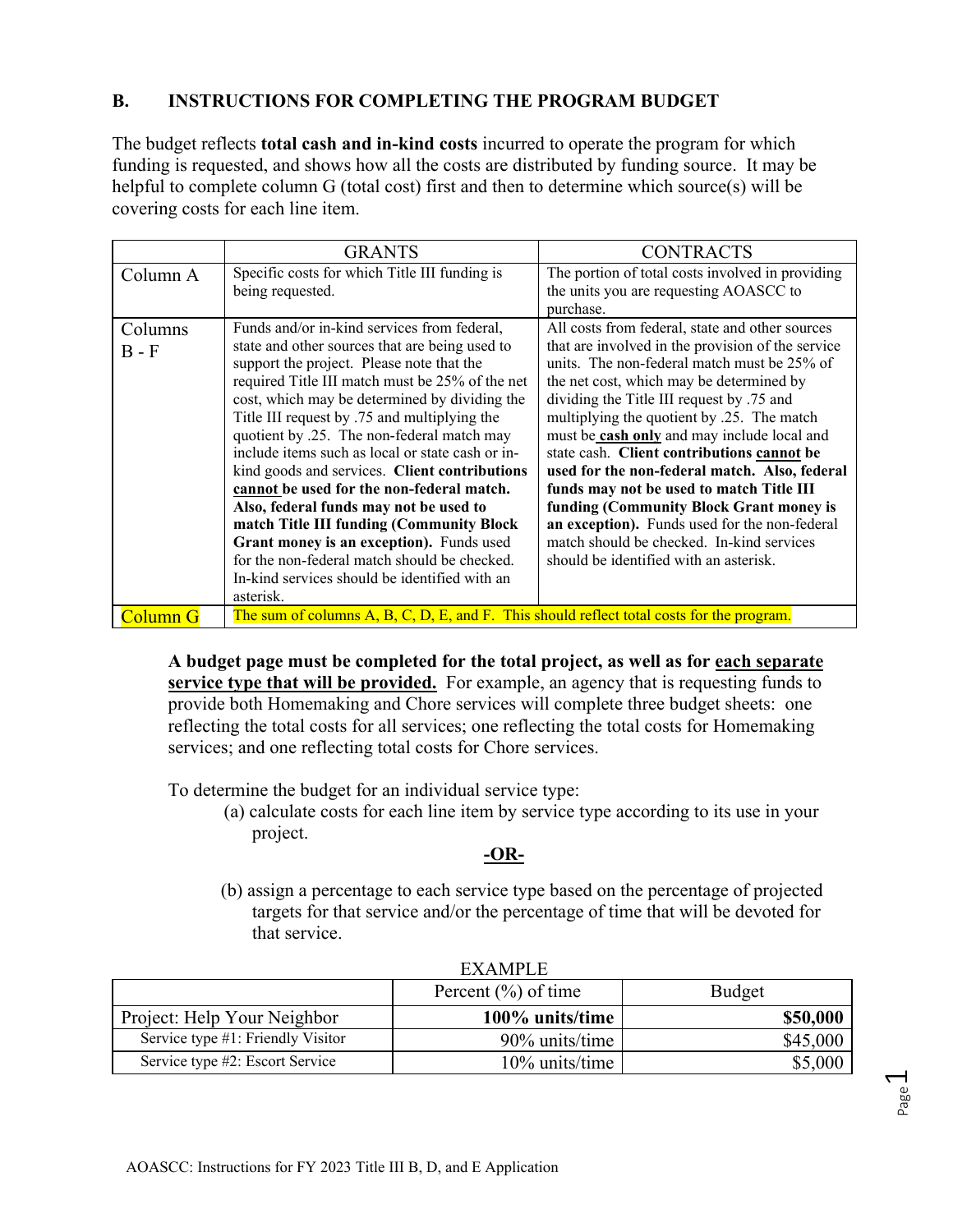## **C. INSTRUCTIONS FOR COMPLETING UNIT COST CHART (Contracts Only)**

AOASCC is proposing to purchase whole units through contracts. In cases where several providers apply for the same service, a flat reimbursement rate may be established. A **Unit Cost Chart** must be completed for each service type offered. Each **Unit Cost Chart** should reflect expenses shown in the program budget.

| I                              | $\mathbf{I}$                                            | Ш                                                  | IV                                              |
|--------------------------------|---------------------------------------------------------|----------------------------------------------------|-------------------------------------------------|
|                                | <b>Dollars</b>                                          | <b>Units</b>                                       | <b>Unit Cost</b>                                |
| A. TITLE III AMOUNTS           | Enter the Title III Dollar                              | Divide the Title III                               |                                                 |
|                                | Amount as shown in                                      | Dollar Amount (A-II) by                            |                                                 |
|                                | your budget for this                                    | Cash Unit Cost (E-IV)                              |                                                 |
|                                | service type.                                           | and enter quotient.                                |                                                 |
| <b>B. NON-FEDERAL MATCH</b>    | Enter Non-Federal                                       | Subtract Title III Units                           |                                                 |
| (cash only)                    | Match (cash only) as                                    | (A-III) from the Net                               |                                                 |
|                                | shown in your budget                                    | Program Units (C-III)<br>and enter the difference. |                                                 |
|                                | for this service type, or<br>subtract Title III Dollars |                                                    |                                                 |
|                                | (A-II) from Net Program                                 |                                                    |                                                 |
|                                | $Cost (C-II)$                                           |                                                    |                                                 |
| <b>C. NET PROGRAM TOTAL</b>    | <b>Subtract Cash Resources</b>                          | Subtract Cash Units (D-                            |                                                 |
| (COLUMN A + COLUMN B)          | (D-II) from Total                                       | III) from Total Program                            |                                                 |
|                                | Program Cash Amounts                                    | Cash Amounts (E-III)                               |                                                 |
|                                | $(E-II).$                                               | and enter the difference.                          |                                                 |
| <b>D. OTHER RESOURCES</b>      | Enter the dollar amount                                 | Enter number of units                              |                                                 |
| (CASH)                         | of cash you have in                                     | that could be purchased                            |                                                 |
|                                | other resources for this                                | with these other cash                              |                                                 |
|                                | service type that is not                                | resources. Divide Cash                             |                                                 |
|                                | shown in the federal                                    | Unit Cost (E-IV) into                              |                                                 |
|                                | match.                                                  | Cash Resources (D-II).                             |                                                 |
| E. TOTAL PROGRAM               | Subtract In-Kind                                        | Enter the Total Program                            | Divide Cash Program                             |
| <b>CASH AMOUNT</b>             | Resources (F-II) from                                   | Units (G-III).                                     | Cost (E-II) by Cash                             |
|                                | <b>Total Program Amounts</b><br>$(G-II)$                |                                                    | Program Units (E-III)<br>and enter the quotient |
|                                |                                                         |                                                    |                                                 |
|                                |                                                         |                                                    |                                                 |
|                                |                                                         |                                                    |                                                 |
|                                |                                                         |                                                    |                                                 |
|                                |                                                         |                                                    |                                                 |
| <b>F. OTHER RESOURCES (IN-</b> | Enter the total dollar                                  | Enter total number of                              |                                                 |
| <b>KIND</b> )                  | value assigned to your                                  | units that could be                                |                                                 |
|                                | in-kind resources                                       | purchased through                                  |                                                 |
|                                |                                                         | dollar value assigned to                           |                                                 |
|                                |                                                         | In-Kind Resources.                                 |                                                 |
|                                |                                                         | (Divide G-IV into F-II).                           |                                                 |
| <b>G. TOTAL PROGRAM</b>        | Enter total dollar                                      | Enter the total number                             | Divide G-II by G-III and                        |
| <b>AMOUNTS (All sources</b>    | amount that it costs to                                 | of units your project can                          | enter quotient.                                 |
| including In-Kind).            | operate your program.                                   | provide based on the                               |                                                 |
|                                |                                                         | dollar amount in G-II.                             |                                                 |